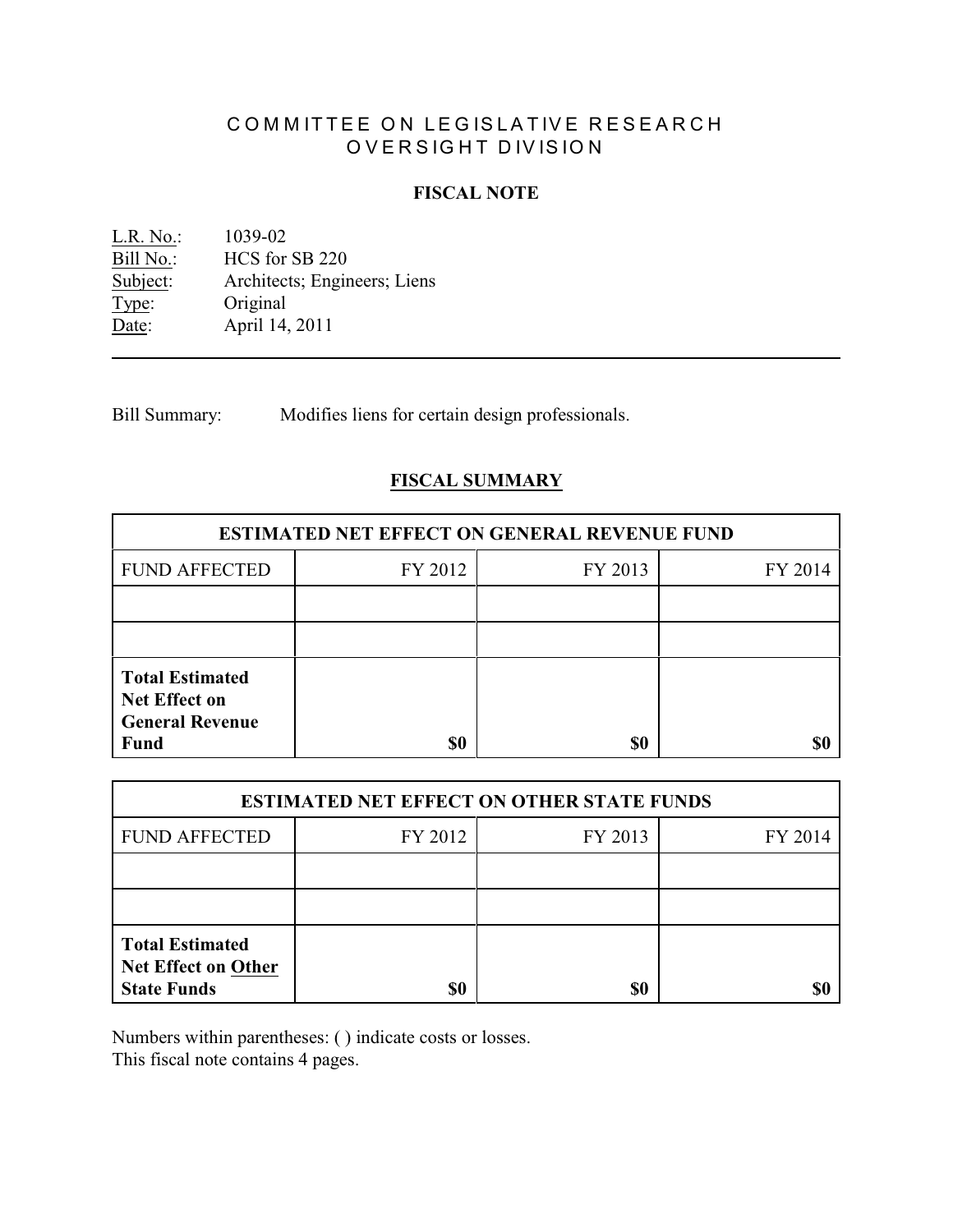L.R. No. 1039-02 Bill No. HCS for SB 220 Page 2 of 4 April 14, 2011

| <b>ESTIMATED NET EFFECT ON FEDERAL FUNDS</b>                        |         |         |         |  |
|---------------------------------------------------------------------|---------|---------|---------|--|
| <b>FUND AFFECTED</b>                                                | FY 2012 | FY 2013 | FY 2014 |  |
|                                                                     |         |         |         |  |
|                                                                     |         |         |         |  |
| <b>Total Estimated</b><br>Net Effect on All<br><b>Federal Funds</b> | \$0     | \$0     |         |  |

| <b>ESTIMATED NET EFFECT ON FULL TIME EQUIVALENT (FTE)</b>    |         |         |         |  |
|--------------------------------------------------------------|---------|---------|---------|--|
| <b>FUND AFFECTED</b>                                         | FY 2012 | FY 2013 | FY 2014 |  |
|                                                              |         |         |         |  |
|                                                              |         |         |         |  |
| <b>Total Estimated</b><br><b>Net Effect on</b><br><b>FTE</b> |         |         |         |  |

 $\Box$  Estimated Total Net Effect on All funds expected to exceed \$100,000 savings or (cost).

 $\Box$  Estimated Net Effect on General Revenue Fund expected to exceed \$100,000 (cost).

| <b>ESTIMATED NET EFFECT ON LOCAL FUNDS</b> |         |         |         |
|--------------------------------------------|---------|---------|---------|
| <b>FUND AFFECTED</b>                       | FY 2012 | FY 2013 | FY 2014 |
| <b>Local Government</b>                    | \$0     | \$0     |         |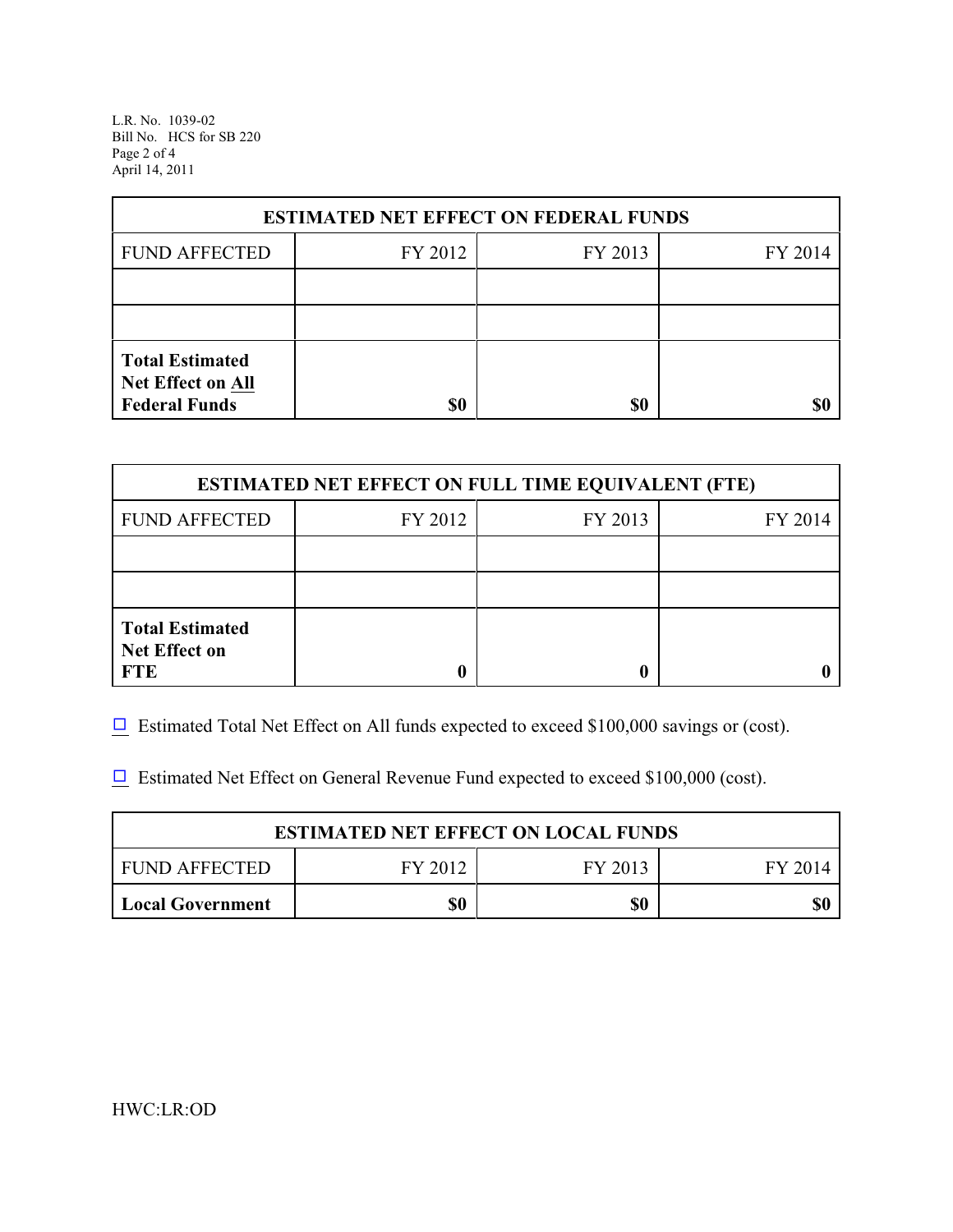L.R. No. 1039-02 Bill No. HCS for SB 220 Page 3 of 4 April 14, 2011

## **FISCAL ANALYSIS**

#### ASSUMPTION

Officials from the **Office of State Courts Administrator** and **Department of Insurance, Financial Institutions, and Professional Registration** assume the proposal would have no fiscal impact on their agencies.

In response to the previous version of this proposal, officials from the **Boone County Recorder of Deeds** and **Laclede County Recorder** assumed the proposal would have no fiscal impact on their agencies.

Officials from the **Green County Recorder of Deeds, Jackson County Recorder of Deeds,** and **St. Charles County Assessor and Recorder of Deeds** did not respond to **Oversight's** request for a statement of fiscal impact.

| FISCAL IMPACT - State Government | FY 2012<br>$(10 \text{ Mo.})$ | FY 2013    | FY 2014                       |
|----------------------------------|-------------------------------|------------|-------------------------------|
|                                  | <u>\$0</u>                    | <u>\$0</u> | $\underline{\underline{\$0}}$ |
| FISCAL IMPACT - Local Government | FY 2012<br>$(10 \text{ Mo.})$ | FY 2013    | FY 2014                       |
|                                  | <u>\$0</u>                    | <u>\$0</u> | $\underline{\underline{\$0}}$ |

## FISCAL IMPACT - Small Business

The proposal may impact small business architects and engineers.

#### FISCAL DESCRIPTION

The proposed legislation appears to have no fiscal impact.

This legislation is not federally mandated, would not duplicate any other program and would not require additional capital improvements or rental space.

HWC:LR:OD